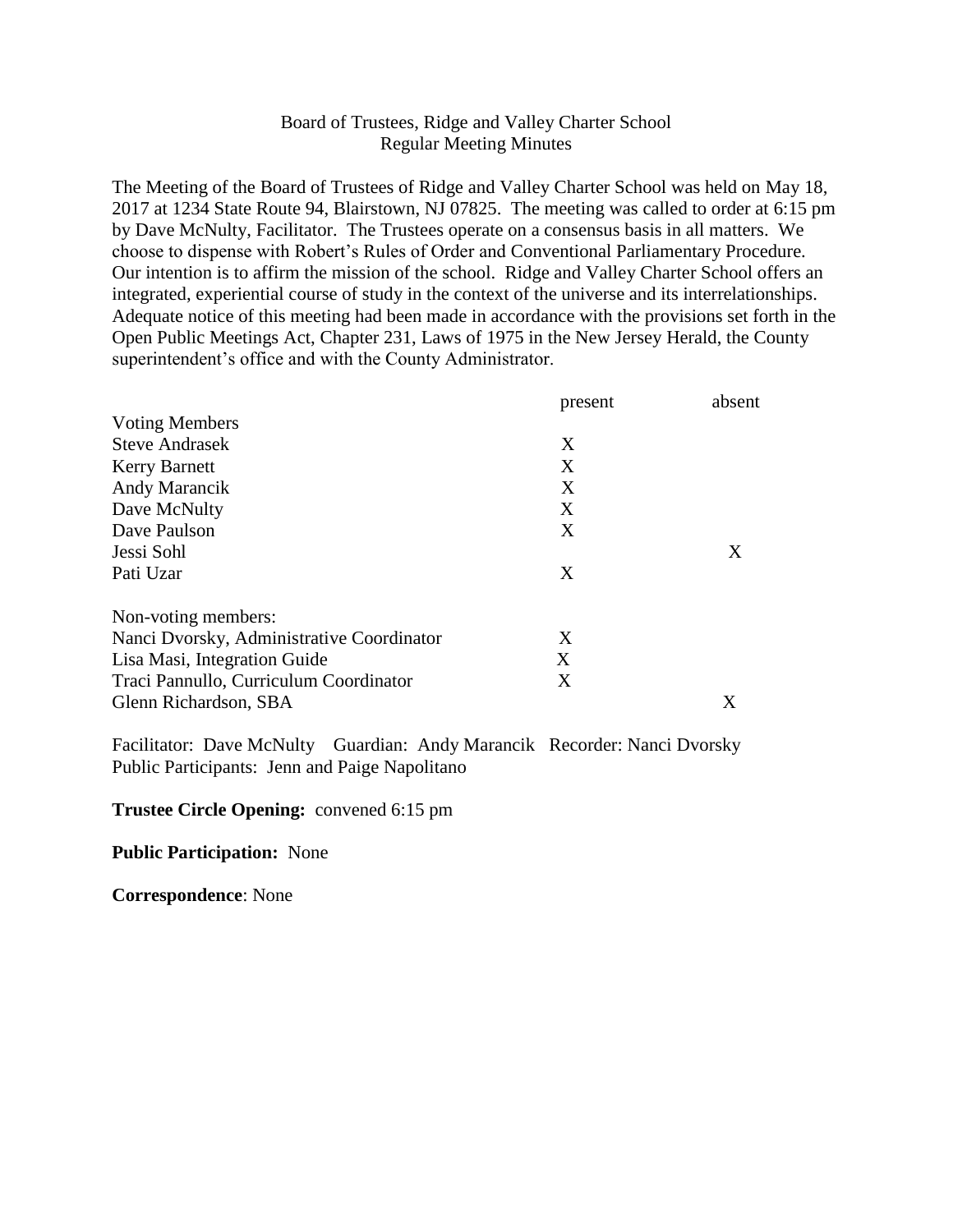### **Leadership Team Updates:**

**Integration Guide Report:** Lisa Masi reported that she has been working on the team spring expedition and overnight plans and noted that there is work being done to refine the expeditionary scope and sequence. Planning for Celebration of Learning, Earth Olympics, Graduation and yearbook has been ongoing as well.

**Curriculum Coordinator Report:** Traci Pannullo gave a PARCC testing recap and was able to report that we again had 100% participation. Traci reported that the tech committee is working on upgrading the Curriculum Database software. Traci shared that the Self Directed Learning Rubric, Social Emotional Learning Survey, Mission Skills Assessment Rubric, and Parent Survey, will be completed by the end of the school year to become part of the Charter Renewal Application documentation.

**Administrative Coordinator Report:** Nanci Dvorsky reported: Approval of the April 20, 2017 minutes. **Resolution 5.18.17.a** To approve payment of bills in the amount of \$265,279.10 which includes payroll. Approved unanimously. **Resolution 5.18.17.c** To approve Abigail Sheridan and Charles Keppler as substitute Guides for the 2016-2017 school year. Approved unanimously. **Resolution 5.18.17.d** To approve applying for the ERIC WEST Risk Management Performance Award for the 2016-2017 school year in the amount of \$1,000. Approved unanimously. **Resolution 5.18.17.e** To approve QBE Student Accident Insurance for the 2017-2018 school year at a rate of \$687.00 (no increase). Approved unanimously. **Resolution 5.18.17.f** To approve Glenn Richardson as part time School Business Administrator for the 2017-2018 school year at the rate of \$63 per hour for an estimated 175.5 hours. The total budgeted for the year is \$11,063.00, with possible revisions based on need. Approved unanimously. **Resolution 5.18.17.g** To approve contracting with Karin Desmet M.S. OTR/L for occupational therapy services for the 2017-2018 school year at a rate of \$70/hr for 10 hours per week based on the current school calendar. Approved unanimously. **Resolution 5.18.17.g** To approve contracting with Linda Maffei, Pediatric Speech Therapy for speech therapy services for the 2017-2018 school year at a rate of \$75/hr for an estimate of 12 hours per week based on the current school calendar. Approved unanimously. **Resolution 5.18.17.i** To approve contracting with Susan Corcoran as School Psychologist and Child Study Team Coordinator for the 2017-2018 school year at a rate of \$65/hr. Approved unanimously. **Resolution 5.18.17.j** To approve the 2017-2018 calendar as attached. Approved unanimously. **Resolution 5.18.17.k** To approve revision to the 2016-2017 calendar, using one unused snow day on Friday June  $16<sup>th</sup>$  so the last day for students will be Thursday June  $15<sup>th</sup>$ . Staff debrief will begin on Friday June  $16<sup>th</sup>$ and end Thursday June 22nd. Approved unanimously.

**Business Administrator Report:** Nanci Dvorsky reported: **5.18.17.b** To approve the Board Secretary and Treasurer Reports for April 2017 and to certify that no major account or fund has been over expended and to confirm that sufficient funds are available to meet the schools financial obligations for the remainder of the year. Approved unanimously.